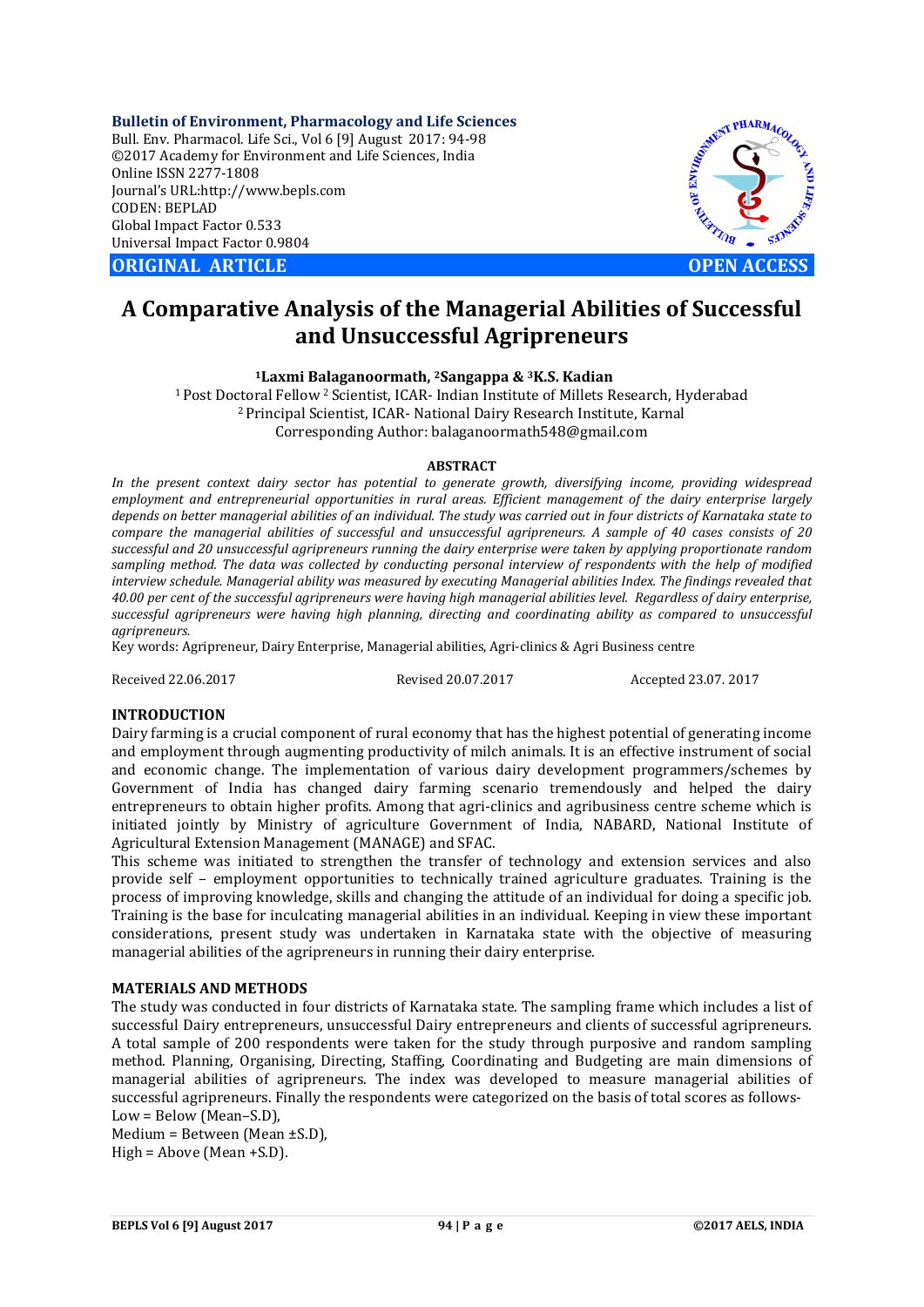Further to study the item wise analysis of indicator each dimension is ranked based on mean score and mean value which was taken based on the results of managerial index.

## **RESULTS AND DISCUSSION**

### **Managerial abilities of agripreneurs in running Dairy entrepreneurs**

In the present study totally six dimensions were taken and under each dimension, indicators were used to measure the managerial abilities of agrpreneurs. The findings of each of six dimensions are presented in Table 1.

Results pertaining to planning ability revealed that majority (70.00%) of the agripreneurs belonged to medium category of planning ability. The reason might be that, agripreneurs think planning as an important aspect to start any enterprise without which enterprise would not prosper. These results could be match with the results of [2] followed by low (20.00%) and high (10.00%) planning abilities categories and Satyanarayana and Sudhakar Rao [4].

Organizing is the backbone of the management. Without effective organizing abilities, no entrepreneur can manage their enterprise smoothly. It synchronizes and combines human, physical and financial resources. All the three resources were important to make the enterprise to run effectively. It is evident from the Table 1 that (45.00%) of agripreneurs had high level of organising ability followed by medium (40.00%) and low (15.00%) categories respectively.

Results regarding directing revealed that half of the agripreneurs fall under high category and 40.00 per cent of the agripreneurs were under low category [3]. The main reason for majority of agripreneurs belonged to high category could be attributed to the participation of family members in carrying out the dairy enterprise activities besides agripreneur alone.

It is through staffing that the right people are found for the right jobs. If the staffing function was performed properly, the human relations in the enterprise will be cordial. Frequency distribution showed from the Table 1 that near to half (45.00%) of agripreneurs belonged to low staffing ability followed by high (30.00%) and low (25.00%) respectively. The main reason for low staffing ability of the agripreneurs is due to lack of exposure to frequent training coupled with limited experience in the management field.

It can be inferred from the Table 1 that near to half (45.00%) of the agripreneurs had high coordinating ability. It was because of the high communicative nature of the agripreneurs as well as they believed in unity is strength. This might be due to the positive impact created by Agri-clinics and agri-business centre scheme through training. Training inculcates the spirit of co-ordination by sharing the experiences among the agripreneurs. This finding was in line with the findings of Seeralan and Singh [5].

The perusal of the data presented in Table 1 revealed that equal (40.00%) number of agripreneurs belonged to low and high budgeting categories followed by 20.00 per cent of the agripreneurs found under low category in budgeting. The reason could be the lack of knowledge about budgeting and in some agripreneurs it could be the importance of budgeting they perceived.

## **Overall managerial abilities of agripreneurs**

The results regarding the overall managerial abilities of agripreneurs were presented here under Table 2. It could be inferred from the table that 40.00 per cent of the agripreneurs belonged to high category of managerial abilities followed by 35.00 per cent belonged to medium category of managerial abilities and 25.00 per cent belonged to low category of managerial abilities.

The main reason behind the high category of managerial abilities is mainly due to formal education, effectiveness of training received and innovativeness of the agripreneurs in running dairy enterprise. Similar finding is reported by Chandramouli *et al*. [1] and Subrahmanyeswari *et al*. [6].

**Item analysis of the managerial abilities of the agripreneurs in maintaining their dairy enterprise.**  Mean scores of the managerial abilities presented in Table 3 revealed that among the different managerial abilities, the agripreneurs scored maximum in directing ability (2.49) followed by planning ability (2.34). Budgeting ability was ranked third with mean score of (2.28) followed by coordinating ability with mean score of (2.21), organizing ability was ranked fifth with mean score of (2.18). Among all the managerial abilities staffing ability stood last with mean score of (2.04).

The main reason for this results could be that agripreneurs believes in working together with their subordinates in managing the dairy enterprise. They tend to guide and motivate their subordinates to get the work done effectively. As directing ability helps in coping with the changes it helps both agripreneurs and their works to contribute equally for the betterment of dairy enterprise.

# **Comparison of the managerial abilities of successful and unsuccessful agripreneurs**

Results in the Table 4 shows how successful and unsuccessful agripreneurs differ in their managerial abilities in running their dairy enterprise. From the results we could depict that successful agripreneurs were falling in high category in Planning ability (45.00%), Organizing ability (60.00%), Directing ability (80.00%), Coordinating ability (45.00%) and budgeting ability (40.00%). The main reason could be for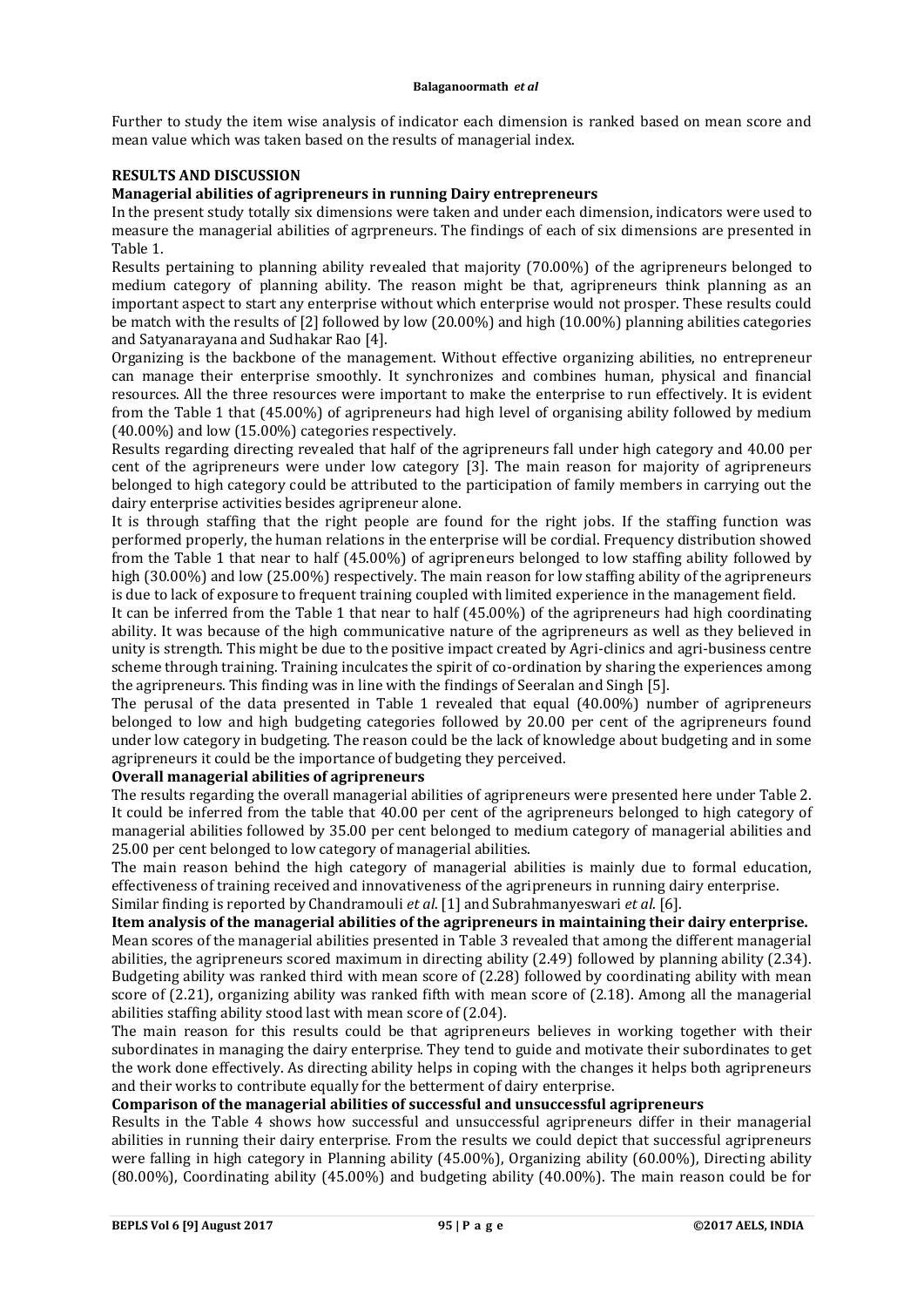this is as the main characteristics for an individual to become an agripreneur are innovativeness, risk taking ability, self confidence and motivation etc. these characteristics are inculcated by an agripreneurs and with these they are running their dairy enterprise with proper planning, organising and directing abilities.

On the other hand unsuccessful agripreneurs were having medium managerial abilities in case of planning and directing ability (45.00%), low in case of staffing (60.00%) and budgeting (70.00%). t-test value shows 5% level of significance in case of planning ability and directing ability.

| Managerial abilities   No. of respondents   Percentage to total |                |    |  |  |
|-----------------------------------------------------------------|----------------|----|--|--|
| Planning ability index level                                    |                |    |  |  |
| Low $($ < $0.59)$                                               | 4              | 20 |  |  |
| Medium(0.59-0.75)                                               | 14             | 70 |  |  |
| High (>0.75)                                                    | $\overline{c}$ | 10 |  |  |
| Organising ability index level                                  |                |    |  |  |
| Low $($ < 0.49 $)$                                              | 3              | 15 |  |  |
| Medium(0.49-0.68)                                               | 8              | 40 |  |  |
| High (>0.68)                                                    | 9              | 45 |  |  |
| Directing ability index level                                   |                |    |  |  |
| Low $($ < $0.63)$                                               | 8              | 40 |  |  |
| Medium(0.63-0.86)                                               | $\overline{c}$ | 10 |  |  |
| High $(>0.86)$                                                  | 10             | 50 |  |  |
| <b>Staffing ability index level</b>                             |                |    |  |  |
| Low $($ < $0.40)$                                               | 9              | 45 |  |  |
| Medium(0.40-0.64)                                               | 5              | 25 |  |  |
| High $(>0.64)$                                                  | 6              | 30 |  |  |
| <b>Coordinating ability index level</b>                         |                |    |  |  |
| Low $($ < 0.51)                                                 | 6              | 30 |  |  |
| Medium(0.51-0.70)                                               | 5              | 25 |  |  |
| High (>0.70)                                                    | 9              | 45 |  |  |
| <b>Budgeting ability index level</b>                            |                |    |  |  |
| Low $($ <0.56)                                                  | 8              | 40 |  |  |
| Medium (0.56-0.71)                                              | 4              | 20 |  |  |
| High (>0.71)                                                    | 8              | 40 |  |  |

#### **Table 1: Distribution of the respondents according to dimension wise managerial abilities n=20**

#### **Table2: Overall managerial abilities of agripreneurs n=20**

| $H - L$                     |                          |                     |  |  |
|-----------------------------|--------------------------|---------------------|--|--|
| <b>Managerial abilities</b> | <b>No.of respondents</b> | Percentage to total |  |  |
| Low $(0.59)$                |                          | 25.00               |  |  |
| Medium (0.59-0.66)          |                          | 35.00               |  |  |
| High $(>0.66)$              |                          | 40.00               |  |  |

# **Table 3: Item analysis of the managerial abilities of the agripreneurs**

|              |                                                                      |       |       | $n=20$       |
|--------------|----------------------------------------------------------------------|-------|-------|--------------|
| <b>SI</b>    | Indicators                                                           | Mean  | Mean  | Rank         |
| No.          |                                                                      | score | value |              |
|              | Planning ability                                                     |       |       |              |
| A            | Critically analyse availability of inputs for dairy enterprise       | 2.15  |       |              |
| B            | Forecasting sales and costs of the dairy enterprise                  | 2.25  |       |              |
| $\mathsf{C}$ | Planning assess the impact that uncertainty may have on future       | 2.65  |       |              |
|              | outcomes                                                             |       | 2.34  | $\mathbf{I}$ |
| D            | Creates regular enterprise review and course correction to avoid     | 2.30  |       |              |
|              | uncertainty                                                          |       |       |              |
| E            | Can you think contingent planning is necessary before starting the   | 2.35  |       |              |
|              | enterprise                                                           |       |       |              |
| 2            | Organising ability                                                   |       |       |              |
| A            | Organise the resources for effective working of the dairy enterprise | 1.9   |       |              |
| B            | Performing the work based on the schedule prepared                   | 2.2   |       |              |
| $\mathsf{C}$ | Grouping of activities so as to perform effectively                  | 2.4   |       |              |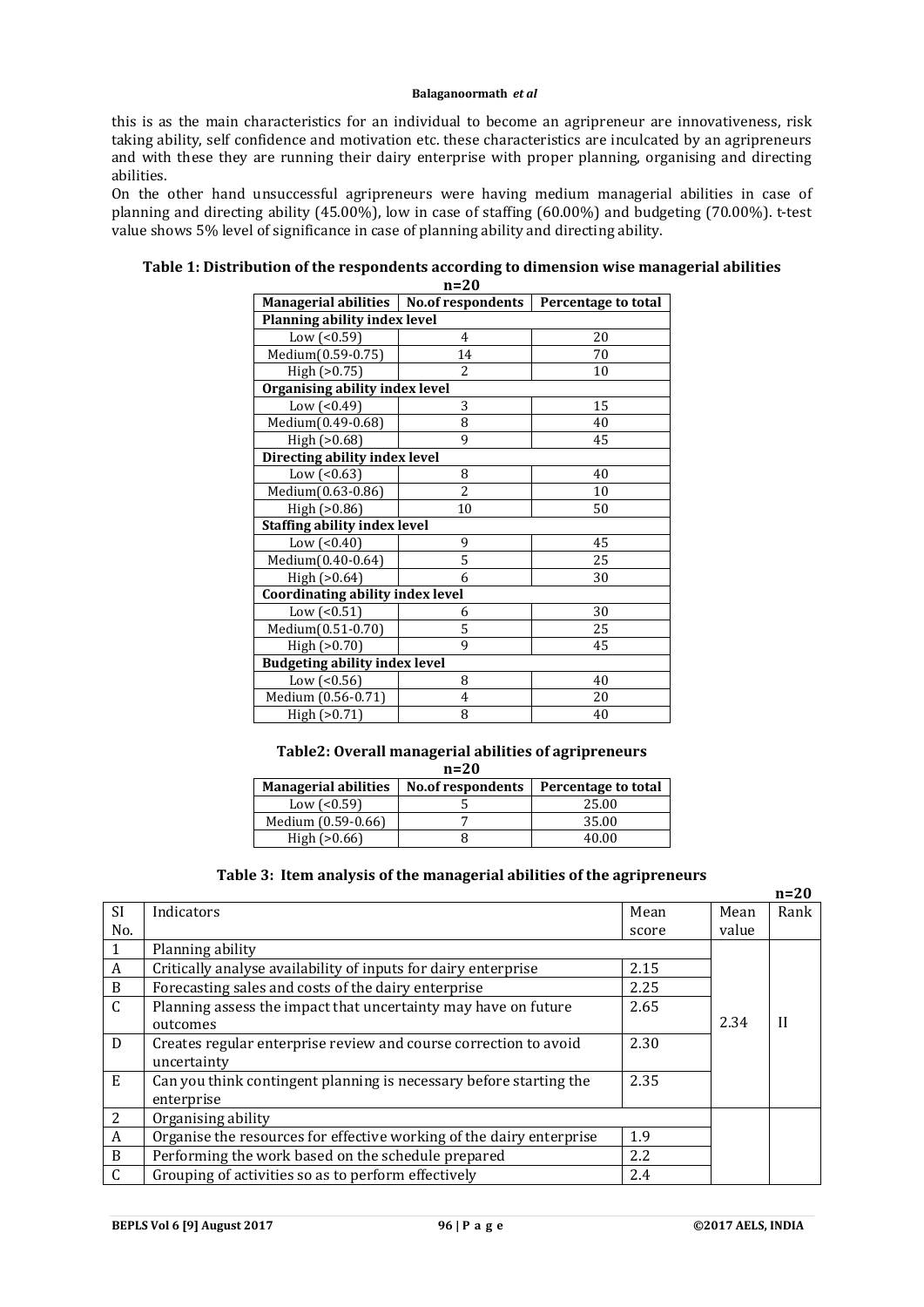| $\mathbf D$      | Creating and maintaining healthy environment in the dairy<br>enterprise                             | 2.2  | 2.18 | V         |
|------------------|-----------------------------------------------------------------------------------------------------|------|------|-----------|
| $\mathbf{3}$     | Directing ability                                                                                   |      |      |           |
| $\overline{A}$   | Guidance and instruction to the workers to achieve agripreneurs<br>goals                            | 2.45 |      |           |
| $\, {\bf B}$     | Promotes to get desired results in terms of profit of the enterprise                                | 2.55 |      | I         |
| $\overline{C}$   | Improving job performance of the workers                                                            | 2.4  |      |           |
| D                | Giving priority to all for better coordination among them                                           | 2.55 | 2.49 |           |
| E                | Helps to maintain stability and balance in a dairy enterprise.                                      | 2.6  |      |           |
| $\rm F$          | It maintains effective control over the strength of work force and<br>turnover from the enterprise. | 2.4  |      |           |
|                  |                                                                                                     |      |      |           |
| $\overline{4}$   | Staffing ability                                                                                    |      |      |           |
| $\boldsymbol{A}$ | Gives equal opportunity to all while giving employment                                              | 2.0  |      |           |
| $\, {\bf B}$     | Provide a platform to communicate with other stakeholders                                           | 2.0  |      |           |
| $\overline{C}$   | Select right people at right time and at right place                                                | 2.15 | 2.04 | <b>VI</b> |
| $\overline{D}$   | Maintain transparency in selecting workers required for running the                                 | 2.0  |      |           |
|                  | dairy enterprise                                                                                    |      |      |           |
| 5                | Coordinating ability                                                                                |      |      |           |
| $\overline{A}$   | Improve the efficiency of the dairy enterprise by avoiding                                          |      |      |           |
|                  | overlapping efforts and duplication of work                                                         | 2.35 |      |           |
| $\, {\bf B}$     | Mobilize human resource to work harmoniously                                                        | 2.2  |      |           |
| $\overline{C}$   | Coordinate individual work with that of the enterprise as whole                                     | 2.2  | 2.21 | IV        |
| $\mathbf D$      | Motivate the workers to contribute to the enterprise wholeheartedly                                 | 2.1  |      |           |
| 6                | <b>Budgeting ability</b>                                                                            |      |      |           |
| $\boldsymbol{A}$ | Keeps the agripreneurs focused on matter pertaining to money                                        | 2.35 |      |           |
| $\mathbf{B}$     | Helps the agripreneur in having the appropriate idea of expenditure,                                |      |      |           |
|                  | including the source(s) of it as well as means of spending and saving                               |      |      |           |
|                  | etc                                                                                                 | 2.50 |      |           |
| C                | Check the progress towards the objectives of the dairy enterprise                                   | 2.15 | 2.28 | III       |
| $\overline{D}$   | Provides agripreneur with an early warning for potential problems<br>on the budget front            | 2.10 |      |           |

# **Table 4: Comparison of the managerial abilities of successful and unsuccessful agripreneurs**

|                  |              |       |           |           | $n = 4$ |
|------------------|--------------|-------|-----------|-----------|---------|
| Dimensions       | Respondents  | Mean  | <b>SD</b> | "t" Value |         |
|                  |              |       |           |           |         |
|                  |              |       |           |           |         |
| Planning         | Successful   | 40.65 | 4.30      |           |         |
|                  | Unsuccessful | 40.45 | 5.02      | $0.036*$  |         |
| Organizing       | Successful   | 4.45  | 0.60      |           |         |
|                  | Unsuccessful | 5.9   | 0.64      | $-3.02**$ |         |
| Directing        | Successful   | 13.50 | 1.00      |           |         |
|                  | Unsuccessful | 2.3   | 0.47      | $1.71*$   |         |
| <b>Staffing</b>  | Successful   | 2.30  | 0.47      |           |         |
|                  | Unsuccessful | 1.3   | 0.47      | 1.487**   |         |
| Coordinating     | Successful   | 9.05  | 0.83      |           |         |
|                  | Unsuccessful | 2.45  | 0.51      | $1.29**$  |         |
| <b>Budgeting</b> | Successful   | 2.50  | 0.51      |           |         |
|                  | Unsuccessful | 1.86  | 2.84      | $0.964**$ |         |

Note: \*\*Significant at 1 per cent & \* Significant at 5 per cent level of significance and figures in parenthesis shows the percentage.

# **CONCLUSION**

Agricultural sector is dominated in India but there is a lack of awareness regarding entrepreneurship in this sector. Therefore concerned efforts needs to be made for motivating and inculcating managerial abilities in farmers to initiate agribusiness. The study indicated that about 40. 00 per cent of the